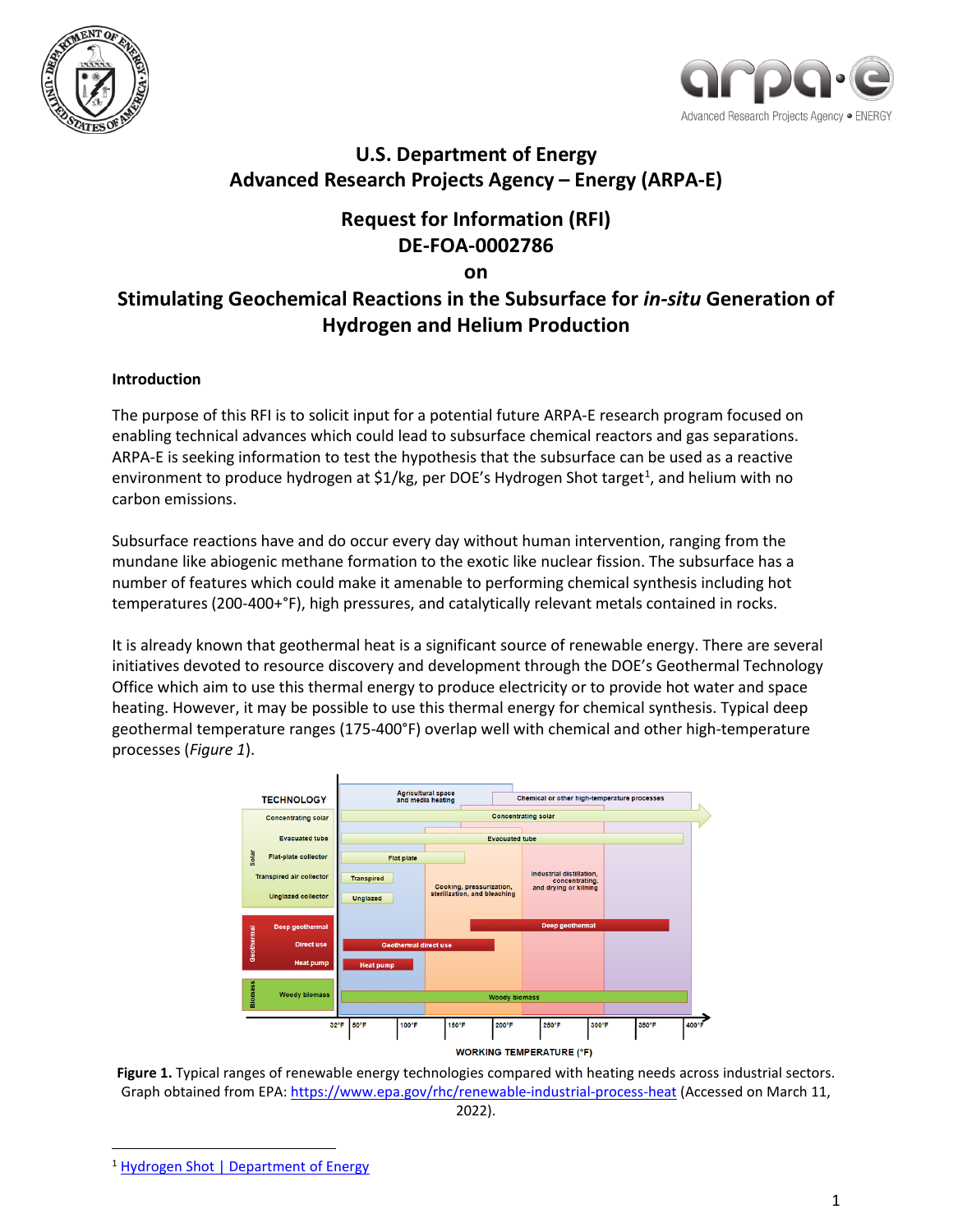



In addition to warm thermal conditions, the subsurface is characterized by high pressures. The pressure gradient at depth is related to hydrostatic pressure change (10 kPa/m). Pressures relevant to typical industrial processes can be accessed at depths that are well within the normal range of subsurface activities today. For example, a typical Haber Bosch process is done at pressures of 400 atm: approximately the same pressure found at a depth of 2 km. Finally, rocks may contain metals which are catalytically relevant for several industrial chemical processes. Nickel-iron alloys are frequently found in rocks and both nickel and iron are common catalytic metals in industrial processes. In this RFI, ARPA-E seeks to test the hypothesis of whether the temperature, pressure, and metals in the subsurface could be exploited for chemicals synthesis.

ARPA-E is specifically interested in information to understand the technical potential of stimulating hydrogen generation in hard rock and hydrocarbon-rich basins. Within the context of hard rock, hydrogen is naturally produced via radiolysis where radioactive decay interacts with water to produce hydrogen and oxygen or via serpentinization where mafic and ultramafic rocks containing iron react with water in an oxidation-reduction reaction; the iron is oxidized and the water reduced to produce hydrogen and oxygen. Estimates of annual natural hydrogen production rates in terrestrial seeps place these rates equivalent to anywhere from 0.1-33% of today's global hydrogen production from fossil fuels<sup>[2](#page-1-0)</sup>. Exact production rates are unknown, thereby contributing to the large variation in estimates, but it is clear that hydrogen-forming reactions occur in old, Precambrian rock which constitutes approximately 70% of the global continental crustal surface area. ARPA-E seeks information regarding the technical potential to stimulate hydrogen-forming reactions in old Precambrian rock as a way to produce clean hydrogen, using the subsurface as a georeactor.

Another avenue that ARPA-E is exploring for producing hydrogen in the subsurface is by cracking hydrocarbons. Today, hydrogen is predominantly produced from hydrocarbons at the surface, either from steam methane reforming (76% of hydrogen production) or coal gasification (2[3](#page-1-1)%)<sup>3</sup>. However, these processes are associated with significant carbon emissions, ranging from 9 tons  $CO<sub>2</sub>$  per ton H<sub>2</sub> in steam methane reforming to 19 tons  $CO<sub>2</sub>$  per ton H<sub>2</sub> in coal gasification. Minimizing the carbon footprint from hydrogen production in these instances will require retrofitting current processes to capture and sequester significant amounts of carbon, increasing the cost of hydrogen production overall and adding complexity to the process. ARPA-E is seeking insight to test the hypothesis that it can be more economical to produce hydrogen from fossil fuels in the subsurface, keeping the carbon in place and extracting only hydrogen at the surface (*[Figure 2](#page-2-0)*). Producing hydrogen this way mitigates adding a separate carbon capture and sequestering step, but it is not clear if this is technically feasible or if it has the potential to be more economical than hydrogen production from fossil fuels with carbon capture and storage at the surface.

<span id="page-1-1"></span><span id="page-1-0"></span><sup>2</sup> Zgonnik, V. The Occurrence and Geoscience of Natural Hydrogen: A Comprehensive Review. *Earth-Science Reviews*. **2020**, *203*, 103140. Sherwood Lollar, B., Onstott, T. C., Lacrampe-Couloume, G., Ballentine, C. J. The Contribution of the Precambrian Continental Lithosphere to Global H2 Production. *Nature*. **2014**. *516*. 379-382. International Energy Agency. *The Future of Hydrogen Seizing Today's Opportunities.* June 2019. <sup>3</sup> International Energy Agency. *The Future of Hydrogen Seizing Today's Opportunities.* June 2019.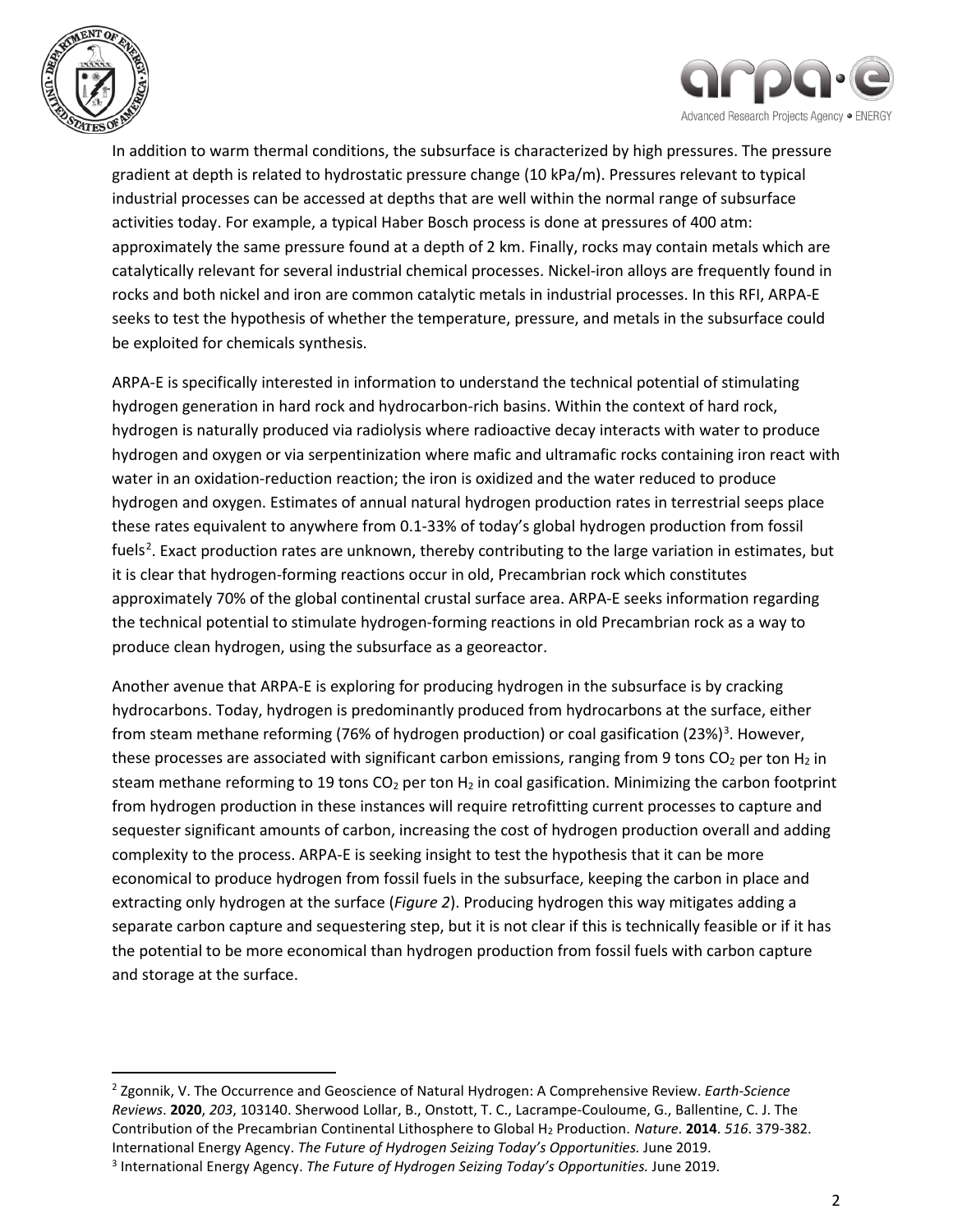





<span id="page-2-0"></span>**Figure 2.** Hydrogen production from fossil fuels in the subsurface, keeping carbon in place while extracting only hydrogen.

To an extent, a version of this idea has already been investigated via underground coal gasification (UCG)<sup>[4](#page-2-1)</sup>. Much of the development in UCG has historically been concentrated in Russia and China, though the US Department of Energy sponsored a total of 30 experiments between 1972-1989. One key result from DOE's coal gasification program was the development of the Controlled Retracting Injection Point (CRIP) process at Lawrence Livermore National Laboratory. Since this time, DOE involvement in underground coal gasification has been limited. ARPA-E recognizes that this technology is among the most mature for producing hydrogen-rich gases from fossil fuels in the subsurface with companies already trying to commercialize this technology. However, for the purposes of this RFI, ARPA-E is primarily interested in information for non-combustion routes to produce hydrogen from fossil fuels in the subsurface.

As shown in *[Figure 2](#page-2-0)*, ARPA-E is also interested in approaches that enable the extraction of helium without co-production of hydrocarbons. Helium has a wide array of applications that impact the energy sector, including semiconductor manufacturing, electronics, quantum computing, and is a critical cryogenic coolant in everything from MRI equipment to fusion to scientific instrumentation<sup>[5](#page-2-2)</sup>. Helium exists in the subsurface because it is a byproduct of uranium and thorium decay in the same radiolysis reactions that produce hydrogen or because it migrates up through the crust from the Earth's core. It is among the rarest elements in the Earth and due to its low molecular weight, helium regularly escapes the Earth's atmosphere where it is swept away by solar winds. Today, helium is primarily co-produced with natural gas when concentrations are above 0.3%. Between the privatization of the US's federal helium stock and the recent geopolitical fallout with the Russia-Ukraine war, securing global helium supply chains are of critical concern. While helium production cannot be stimulated in the same way as hydrogen in the subsurface, ARPA-E is interested in information on the potential of zero-emissions helium extraction without co-production of hydrocarbons.

The source, transport, and trap model for hydrogen and helium reside on a continuum of upstream fundamentals from the oil and gas and hard rock mining industries. On one end of this continuum resides H-He generation from hard rock sources (e.g., serpentinites and U-Th-rich granitoids), and the

<span id="page-2-1"></span><sup>4</sup> Shafirovich, E. and Varma, A. Underground Coal Gasification: A Brief Overview of Current Status. *Ind. Eng. Chem. Res.* **2009**, *48*, 7865-7875.

<span id="page-2-2"></span><sup>5</sup> Kimani, Alex. The Helium Boom is about to Take Off in 2021. April 3, 2021. *Global Investment Daily*. [https://globalinvestmentdaily.com/the-helium-boom-is-about-to-take-off-in-2021/.](https://globalinvestmentdaily.com/the-helium-boom-is-about-to-take-off-in-2021/) (Accessed March 28, 2022).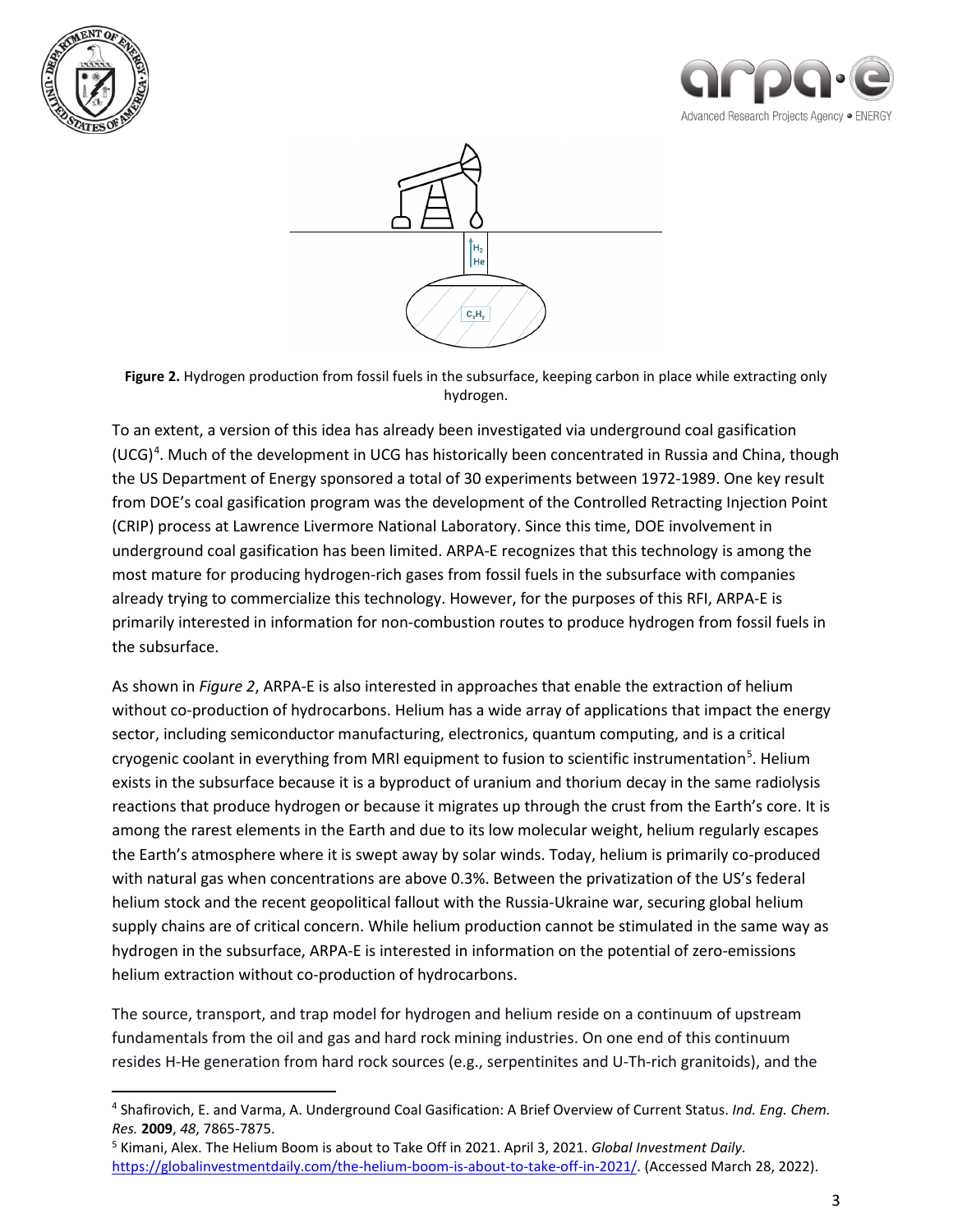



other from hydrocarbon-related source rocks (e.g., hot shales). Therefore, unique technological pathways for in-situ hydrogen and helium production exist in various geologic contexts with opportunities and challenges. Technical pathway opportunities for successful H-He recovery with no carbon emissions are still governed by structural geologic controls (e.g., faults), P-T conditions, and temporal relations. However, technical challenges and needs for economically successful H-He recovery include:

- 1. Successful hydrogen production by anthropogenic stimulation of source rock, other geologic mediums, and/or other materials.
- 2. Catalytic approaches for *in-situ* hydrogen production from hard rock or hydrocarbon deposits.
- 3. H-He surveying to monitor subsurface conditions to optimize well production, limit H-He subsurface diffusion, and prolong the life of the well.
- 4. Casing materials that limit H-He diffusion or degradation.
- 5. Successful H-He well production (e.g., a H-He selective membrane).
- 6. Parasitic losses of hydrogen in the subsurface that reduce its persistence.

### **Topics Not of Interest**

This potential program is focused on novel technologies that enable stimulating chemical reactions in the subsurface. Approaches not of interest include:

- Work focused on basic research aimed at discovery and fundamental knowledge generation.
- Combustion-mediated underground hydrogen formation.
- Technologies that are primarily used in exploration activities which was the focus of a prior ARPA-E RFI (DE-FOA-0002599).

**Please carefully review the REQUEST FOR INFORMATION GUIDELINES** below. Please note, in particular, that the information you provide will be used by ARPA-E solely for program planning, without attribution. **THIS IS A REQUEST FOR INFORMATION ONLY. THIS NOTICE DOES NOT CONSTITUTE A FUNDING OPPORTUNITY ANNOUNCEMENT (FOA). NO FOA EXISTS AT THIS TIME.** 

### **Purpose and Need for Information**

The purpose of this RFI is solely to solicit input for ARPA-E consideration to inform the possible formulation of future research programs. ARPA-E will not provide funding or compensation for any information submitted in response to this RFI, and ARPA-E may use information submitted to this RFI without any attribution to the source. This RFI provides the broad research community with an opportunity to contribute views and opinions.

### **REQUEST FOR INFORMATION GUIDELINES**

No material submitted for review will be returned and there will be no formal or informal debriefing concerning the review of any submitted material. ARPA-E may contact respondents to request clarification or seek additional information relevant to this RFI. All responses provided will be considered, but ARPA-E will not respond to individual submissions or publish publicly a compendium of responses. **Respondents shall not include any information in the response to this RFI that could be considered proprietary or confidential**.

Responses to this RFI should be submitted in PDF format to the email address **[ARPA-E-RFI@hq.doe.gov](mailto:ARPA-E-RFI@hq.doe.gov)** by **5:00 PM Eastern Time on July 11, 2022.** Emails should conform to the following guidelines:

• Please insert "Response to Hydrogen-Helium Geochemistry - < your organization name>" in the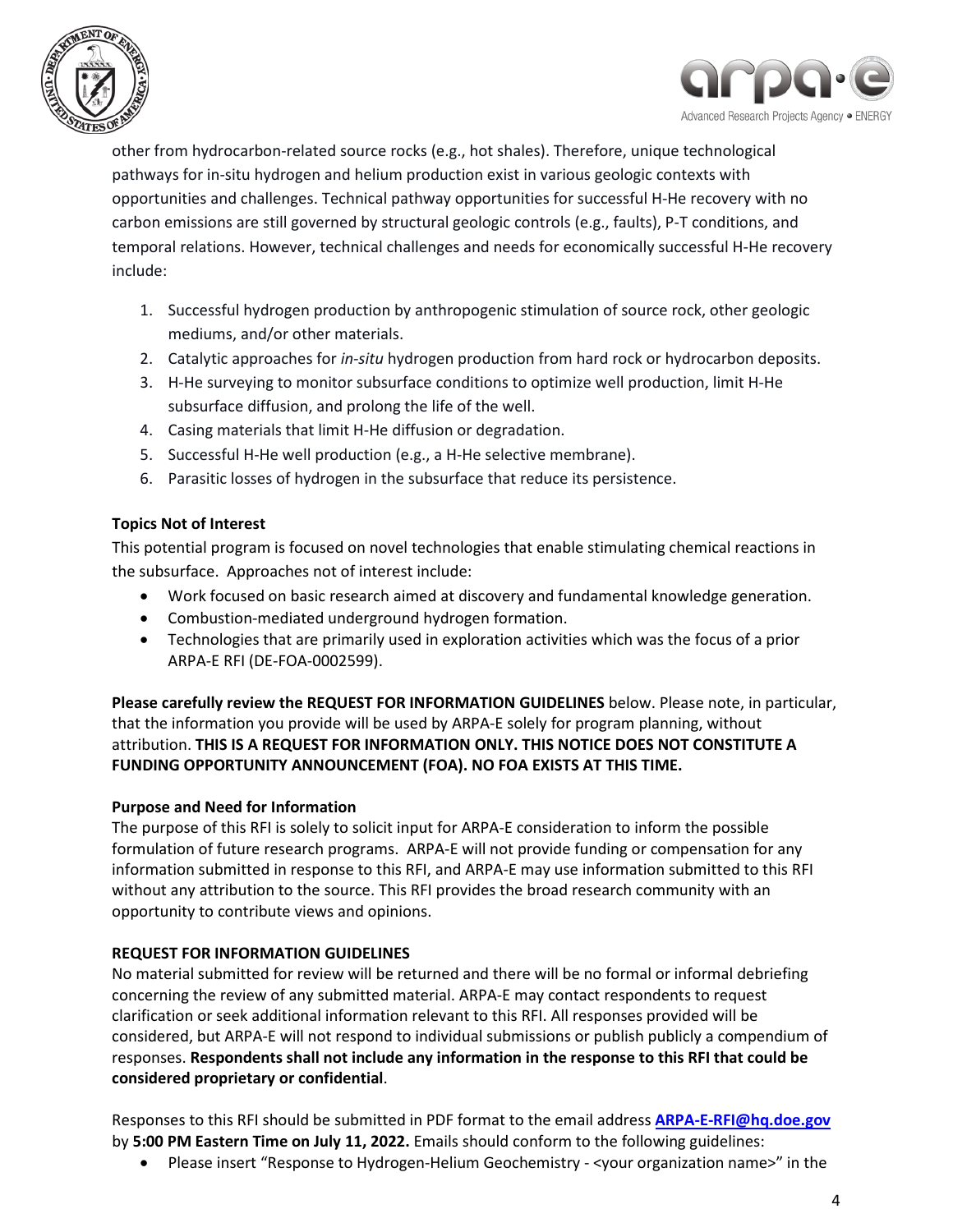



subject line of your email.

- In the body of your email, include your name, title, organization, type of organization (e.g. university, non-governmental organization, small business, large business, federally funded research and development center (FFRDC), government-owned/government-operated (GOGO), etc.), email address, telephone number, and area of expertise.
- Responses to this RFI are limited to no more than 10 pages in length (12-point font size).
- Respondents are strongly encouraged to include preliminary results, data, and figures that describe their potential processes.

### **Questions**

ARPA-E is interested in surveying stakeholders interested in *in-situ* geochemical reaction stimulation and chemical separations. The questions posed in this section are classified into several different groups as appropriate. Please provide responses and information about any of the following. Citations are encouraged as appropriate. Please use metric units.

- *I. Subsurface Hydrogen Stimulation*
	- i. General
		- i. What is the expected energy balance (energy put into system to stimulate hydrogen production versus energy content of hydrogen produced)?
		- ii. What co-production opportunities might exist (e.g. geothermal with hydrogen production)?
		- iii. What state-of-the-art models are there to simulate hydrogen-forming reactions *in-situ*?
		- iv. What is known about the water interaction with underground steel pipelines and well casings which may result in anthropogenic hydrogen production?
	- ii. Electrochemical
		- i. Are there electrochemical processes that would be suitable for the subsurface (e.g., Is subsurface saline water electrolysis for hydrogen production conceivable)?
	- iii. Biologically-mediated
		- i. What are the important hydrogen-forming and hydrogen-consuming microbial communities? In what subsurface environments can they be found?
		- ii. How would hydrogen-producing and hydrogen-consuming microbe interactions be addressed to ensure sustained hydrogen production?
		- iii. How would you address or exploit biofilms or other byproducts that might be associated with microbial activity?
		- iv. How fast do hydrogen-producing microbes work?
		- v. How does the presence of  $CO<sub>2</sub>$  or sulfides impact biologically-mediated hydrogen formation? What else is required to boost hydrogen production rates?
		- vi. How would the limits for biological life limit the application space for biologically mediated approaches?
	- iv. Hydrocarbon cracking
		- i. How might the anticipated cost of keeping carbon in place via subsurface gas separations compare with surface carbon separation and sequestration costs for current alternatives (e.g. steam methane reforming with carbon capture)?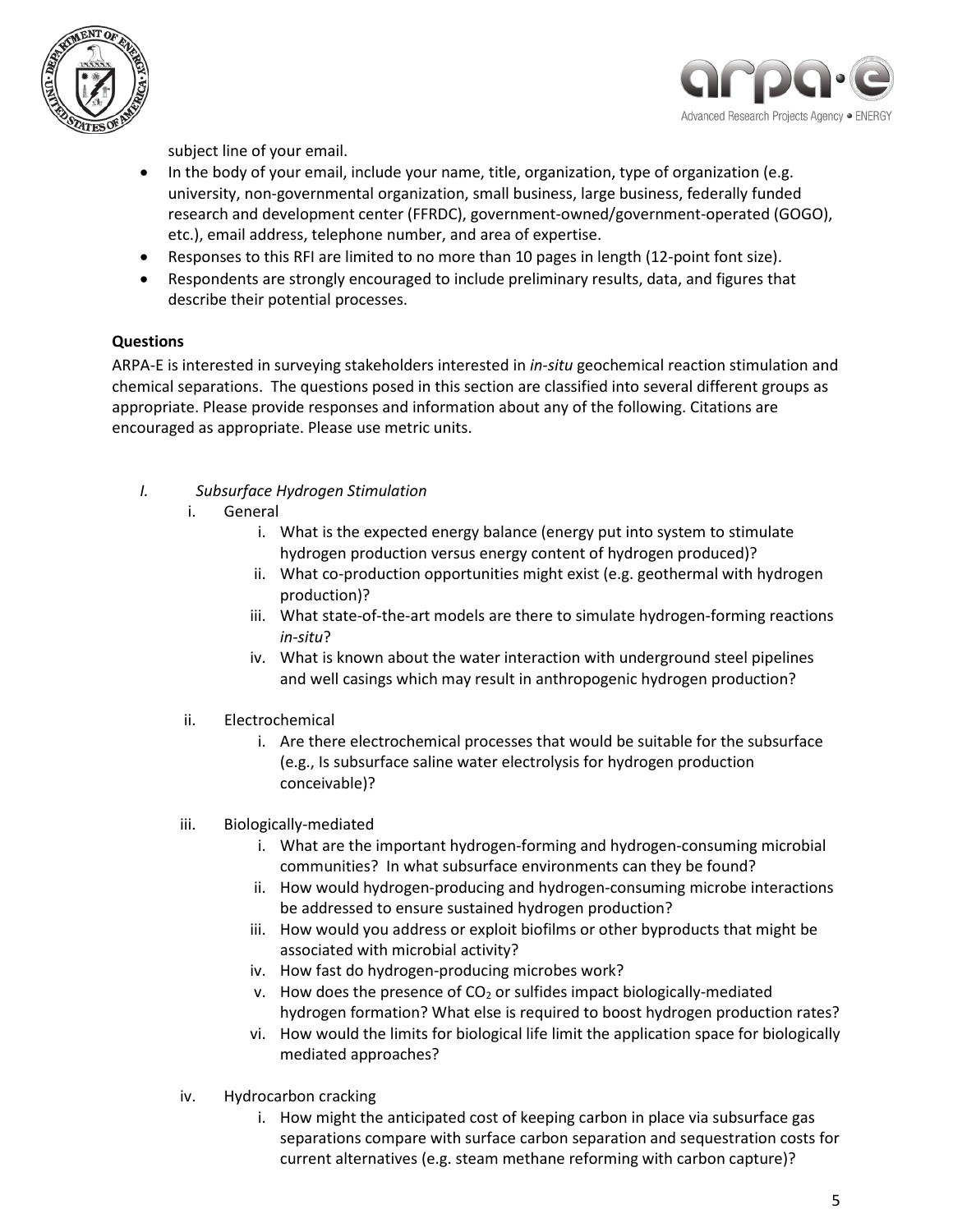



- ii. What alternative non-combustion methods exist that can provide a controlled thermal source to crack hydrocarbons in the subsurface? What temperatures are required? What is the achievable temperature in the subsurface and how does that compare to temperatures required to crack hydrocarbons?
- iii. How might host geologic formations be leveraged for catalytic dehydrogenation of hydrocarbons?
- v. Water-rock reactions (serpentinization)
	- i. Are there examples or potential routes for the catalysis of the reaction of water with  $Fe<sub>2</sub>O<sub>3</sub>$  or iron(II) silicates to form hydrogen?
	- ii. Are there alternative oxidation/reduction reactions to serpentinization which may produce hydrogen and what types of minerals woud be involved?
	- iii. What changes to the rock permeability and porosity might be expected if performing serpentinization reactions? How might these changes impact production over time?
	- iv. What are typical rates of reactions as a function of temperature, pressure, rock type, other reactants, etc… What are the controls that could be leveraged to accelerate serpentinization?
	- v. Can serpentinization be done concurrently with carbon mineralization reactions? How does the presence of  $CO<sub>2</sub>$  impact hydrogen generation?
	- vi. What is the production potential of hydrogen based on the occurrence of ironrich mafic and ultramafic rocks in the US?
	- vii. What impact does alteration of olivine (e.g., chlorite, bowlingite, iddingsite) have on hydrogen production from water-rock interaction?
	- viii. Do you anticipate the formation of alteration halos around the source of fluid injection? If so, what is the anticipated impact on hydrogen production?
	- ix. Could underground mines set in ultramafic rock be repurposed for *in-situ* hydrogen production?
	- x. Can some known temperature facilitate serpentine dehydration to olivine, and if so, can we recycle the same reservoir rocks for hydrogen production? Is there a method to retain the iron(II) silicate component of the olivine from the serpentine dehydration?
	- xi. How does surface area impact water-rock reactions and how might this impact subsurface hydrogen generation?
- *II. Gas Separations*
	- i. The classification of the two primary methods to purify and separate hydrogen is based on physical and chemical principles, such as absorption, adsorption, phase changes, chemical reactions, and permeation through membranes. The methods employed are based on practicality (i.e., operation conditions). Since *in-situ* hydrogen production may provide a unique opportunity to utilize the geothermal and geopressure gradient during gas separation, what H-He purification and separation processes can be employed in the subsurface and at what cost?
	- ii. What are the anticipated technical challenges for performing gas separations *insitu?* How might those impact the production rates of hydrogen and helium?
	- iii. Are there gas membranes that could be applied as-is or will *in-situ* gas separations require a step change in the state of the art?